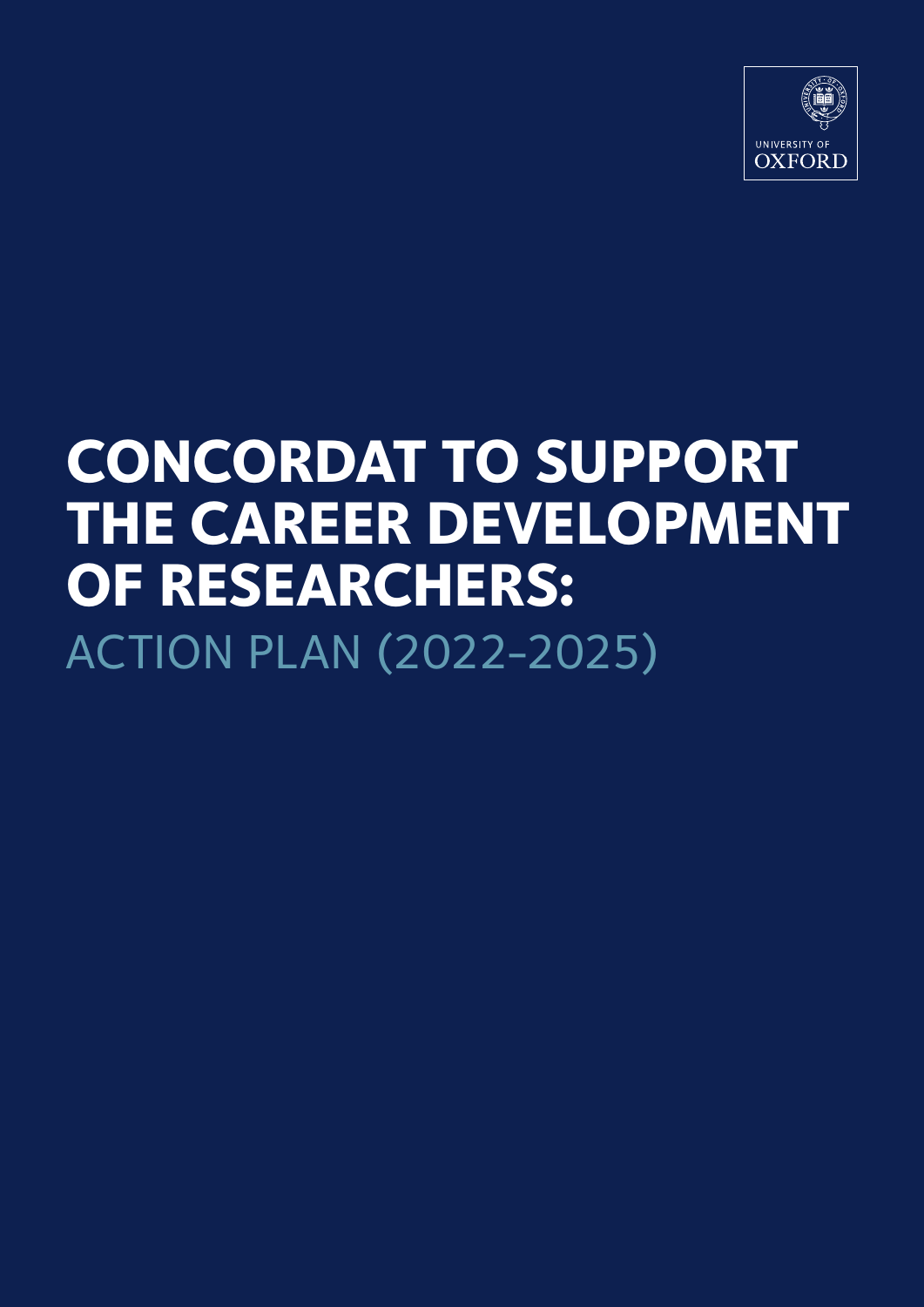# FOREWORD

## *The quality of our research relies on a supportive, inclusive, and equitable research culture.*

The updated Concordat to Support the Career Development of Researchers, which was released in September 2019, highlights the importance of creating a positive research culture for research staff, particularly for those on fixed-term contracts. Subsequent reports from the Wellcome Trust and UK Research and Innovation similarly provide evidence of the benefits of balancing research productivity with career, professional development, and well-being support for these researchers.

In response to signing the updated Concordat in 2021 and to a focus on research culture more broadly, the University of Oxford is now setting out its action plan for the career development of researchers. Our plan builds on the large amount of existing activity and best practice in researcher support, including that arising from our actions towards fulfilling the commitments under the previous version of this Concordat, and in meeting related Concordats and sector agreements. The plan has been developed in close consultation with fixed-term researchers, principal investigators, and professional services colleagues from all levels and parts of the University. The implementation of the plan will be coordinated centrally to provide consistency and support, but actions will largely be implemented locally through divisions and departments / faculties so that they can be tailored to the needs of differing research disciplines and their research cultures.

In the next three years our actions will work towards **three overarching goals, namely:**

- **1.** Creating a research environment that is supportive, inclusive, and equitable
- **2.** Recognising and valuing the diverse contributions of researchers
- **3.** Supporting researchers to achieve a range of career goals

### **Through these actions, we aim to:**

- **•** Help researchers to identify and access the development opportunities that they need to achieve the next step in their careers in a variety of sectors or roles;
- Enable researchers to undertake reliable, reproducible, and transparent research so that their research is trusted as meeting the highest standards of academic rigour;
- **•** Recognise the many and varied contributions to research and ensure that a broad range of research activities and career paths are valued and rewarded; and
- Ensure that all stakeholders recognise, and are supported to meet, their obligations under the Concordat.

Implementation of the Concordat action plan will ensure that all researchers can undertake their best research within a stimulating and enabling culture, take responsibility for their own development, and are supported in determining and then achieving their next career steps.

I am most grateful to all researchers, professional services colleagues, and our external advisers for their time and ideas in helping to formulate our Concordat action plan.

Patrick Grant

Professor Patrick Grant Pro-Vice Chancellor for Research 05 April 2022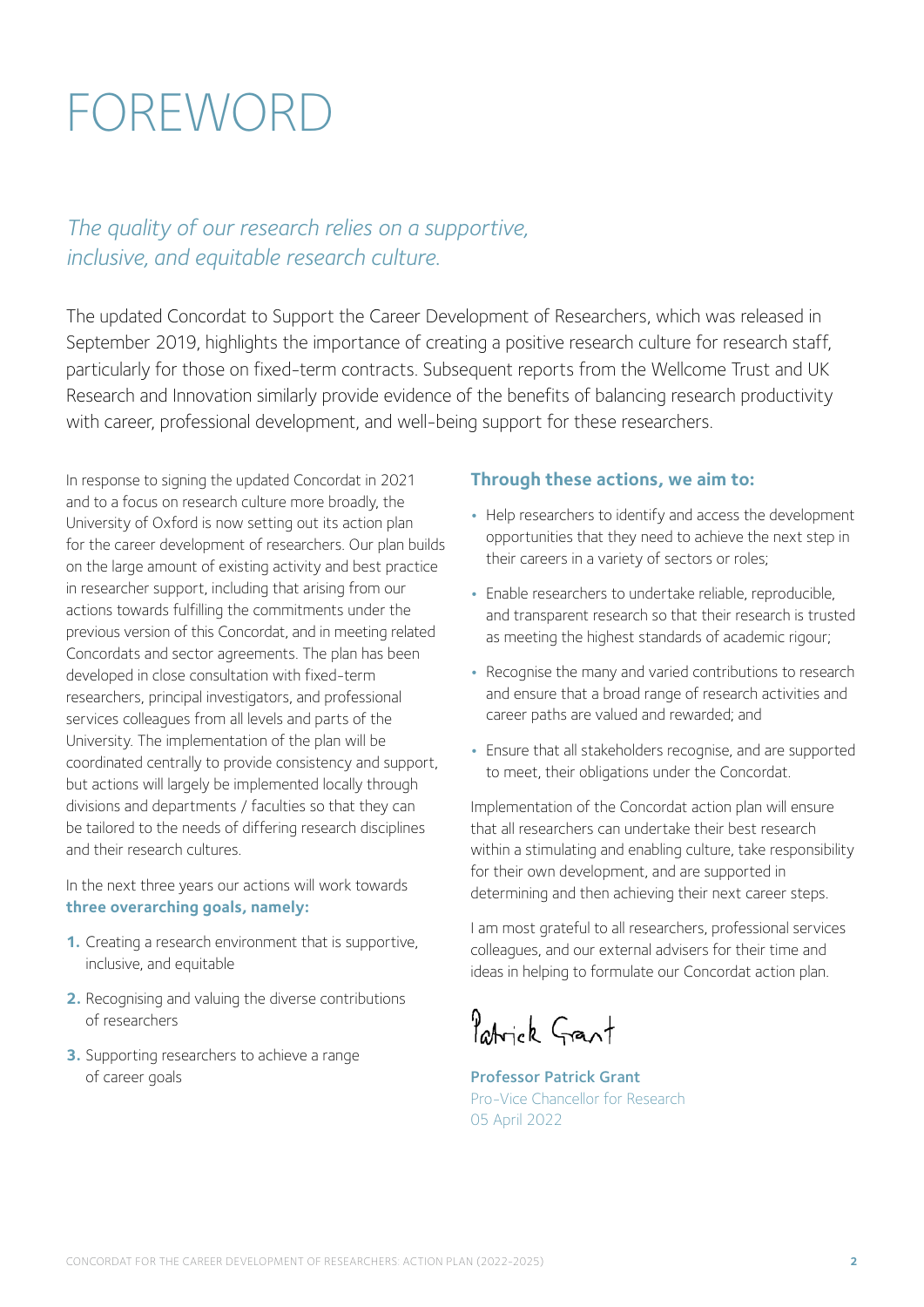## Our researcher community

The University of Oxford has around 5,000 fixed-term researchers, mostly at the post-doctoral level, distributed across the University's four academic divisions (Medical Sciences Division; Mathematical, Physical & Life Sciences Division; Social Sciences Division; and Humanities Division), and Gardens, Libraries & Museums, as shown in Chart 1. Our plan will also support those in the Department for Continuing Education. Provision for more than 300 fixedterm researchers employed by colleges includes support from the Researcher Hub, Careers Service and divisional training activity.

We are fortunate that some of the brightest minds come to the University from across the globe (49% of fixed-term researchers are not UK citizens) to conduct their cutting-edge research, making a major contribution to the University's position as one of the world's leading research-intensive universities.

In 2021, 46% of our fixed-term researchers identified as female and 54% as male. Amongst UK researchers, 81%

identified as White, 14% as Black or Minority Ethnic (BME), with 5% of undeclared ethnicity. For non-UK researchers, 59% identified as White, 34% as BME and 7% undeclared. Among BME researchers, the largest ethnic group identified as Asian (8% of all fixed-term researchers), followed by Chinese (7%).

Across the University, fixed-term researchers perform a wide array of research roles and many in the Humanities Division do research in the context of a teaching contract. Most are at an early stage in their research careers: ~64% of fixed-term researchers are under 40 years of age, with ~50% in the 30–40 age group; a substantial proportion have contributed to the University's research effort for a sustained period.

Providing an inclusive, supportive, and equitable research culture that values the career and professional development of all our fixed-term researchers is reflected in the University's Strategic Plan (2018–24), particularly Priority 8 ("to enhance the opportunities and support for early-career researchers").



## **Chart 1: Research Staff Headcount (July 2021)**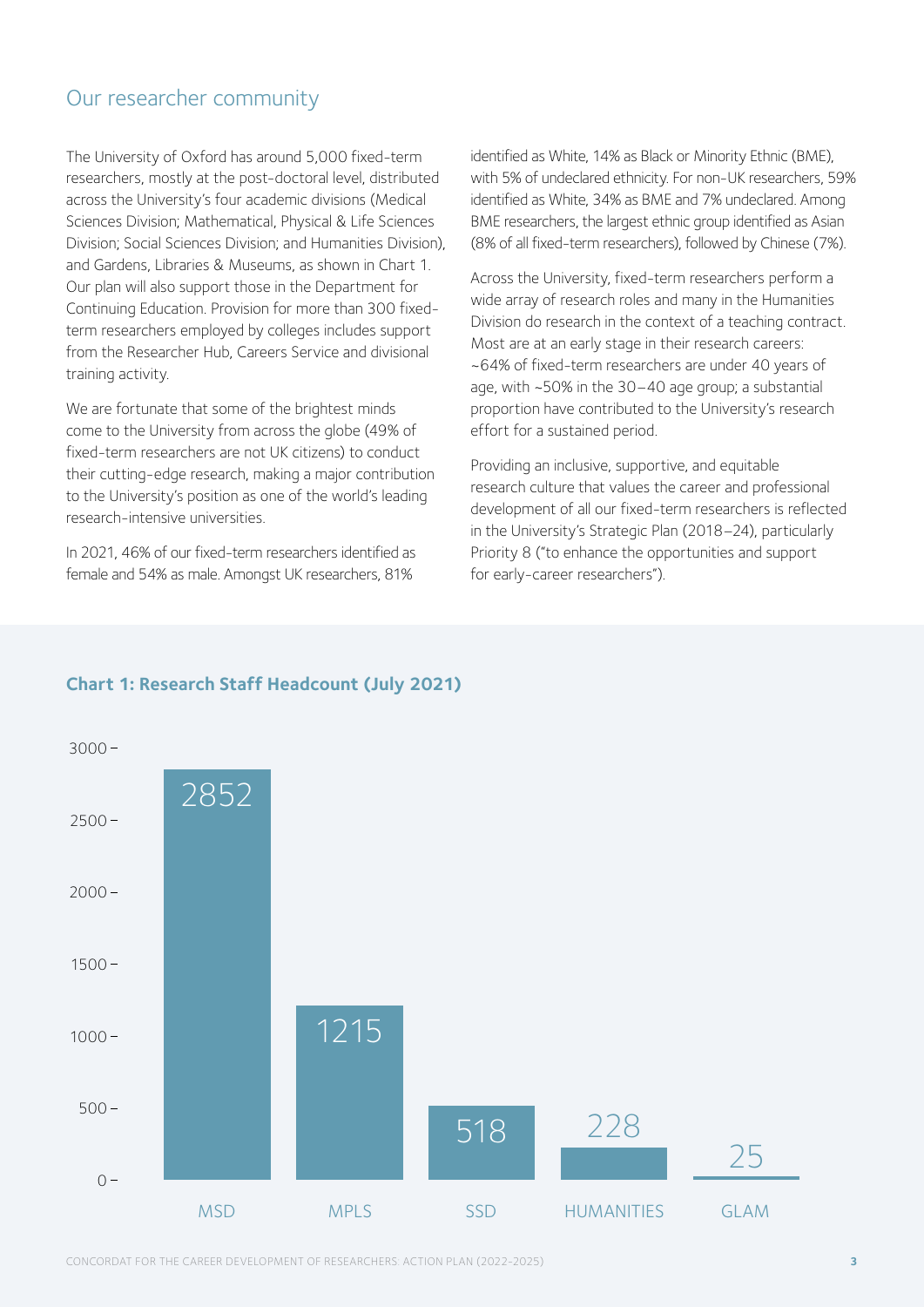## Recognising the importance of research culture

Several existing developments in the University support the Concordat and will help in its implementation:

# 1

The governance frameworks that support fixed-term researchers have been comprehensively restructured, including the appointment of senior academic staff as Research Staff Advocates at University and divisional level, and ensuring fixed-term researcher representation at all levels of decision-making (e.g. on the University's Council, Research & Innovation Committee, Personnel Committee, and the Nominating Committee for the Vice-Chancellorship).

### [Researcher Staff Committee Membership](https://www.ox.ac.uk/research/support-researchers/research-staff-committees)

[www.ox.ac.uk/research/support-researchers/](https://www.ox.ac.uk/research/support-researchers/research-staff-committees) [research-staff-committees](https://www.ox.ac.uk/research/support-researchers/research-staff-committees)

### [Research Staff Representatives](https://www.ox.ac.uk/research/support-researchers/research-staff-representatives)

[www.ox.ac.uk/research/support-researchers/](https://www.ox.ac.uk/research/support-researchers/research-staff-representatives) [research-staff-representatives](https://www.ox.ac.uk/research/support-researchers/research-staff-representatives)

## [2](https://www.ox.ac.uk/research/support-researchers/research-staff-committees)

Working with divisions and Professional Services, the Researcher Hub was established in April 2021. The Hub provides a step-change in the coordination, provision, and visibility of support for fixed-term researchers. The Hub draws together an extensive network of colleagues from divisions, GLAM, Department of Continuing Education and central service departments into a virtual team to support more effectively all aspects of the personal, professional and career development of the University's 5,000 fixedterm researchers.

### [Researcher Hub](https://www.ox.ac.uk/research/support-researchers/researcher-hub)

www.ox.ac.uk/research/support-researchers/researcher-hub

# 3

To complement the work of the Hub, and to further emphasise the importance of research culture and associated policy aspects both within the University and to our major external funders, in 2021, Research Services created a new Research Strategy & Policy Unit. The Unit helps to integrate the work of the Hub with other University and divisional work streams relating to research culture and promotes interactions with our research funders and other institutions in this area.

## The development of the Concordat action plan

The action plan was developed by a core of thirty-six fixed-term researchers, principal investigators or line managers, and professional services colleagues from across the University, meeting in groups from October to December 2021. Ideas were prioritised by divisional representatives from each peer group by review and

group discussion. These priorities were brought together in a draft plan that was shared with divisions, relevant University committees, and an external advisory group. Final approval of the plan was obtained by the University's Personnel Committee and Research & Innovation Committee on 3 March 2022.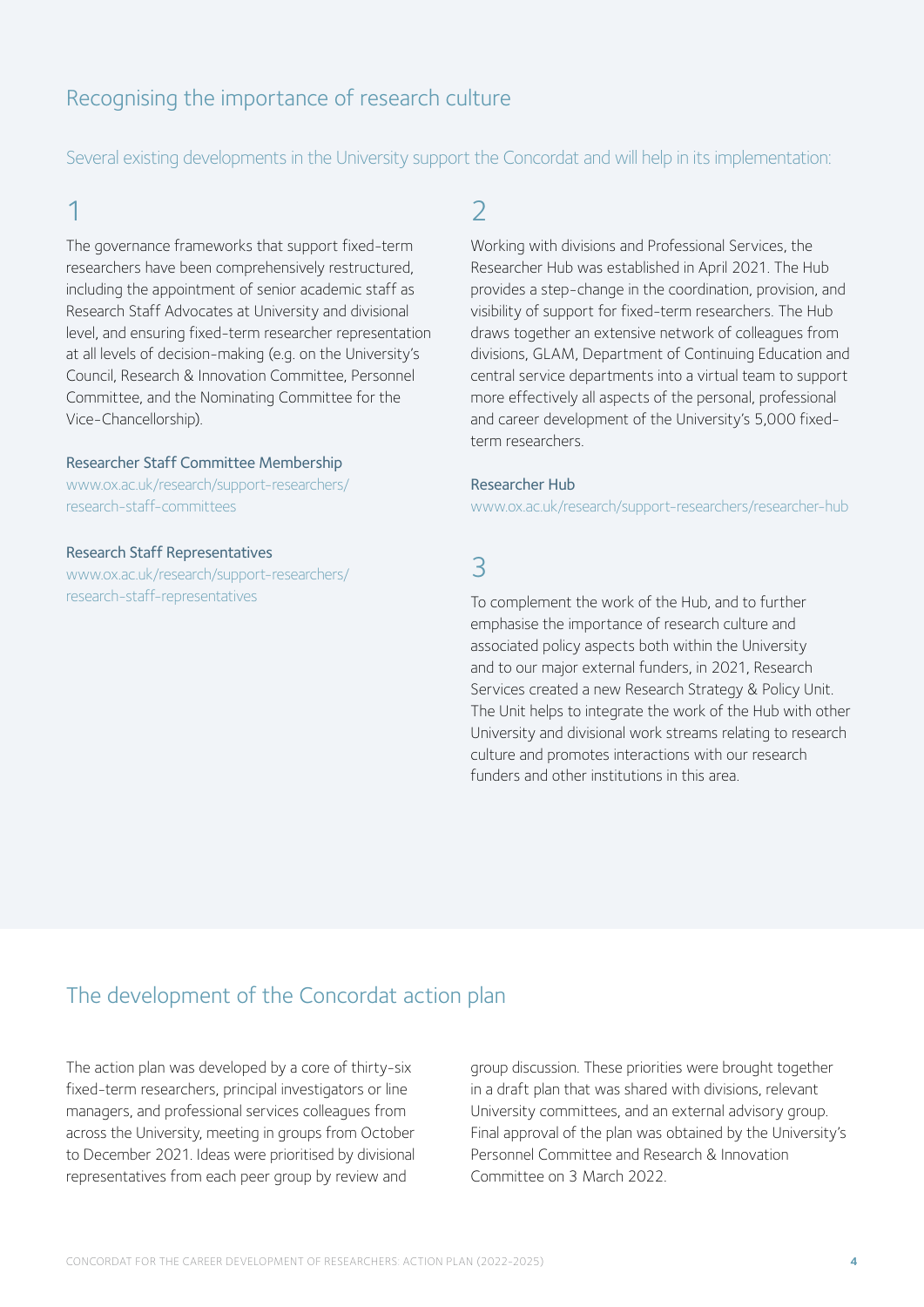# CONCORDAT FOR THE CAREER DEVELOPMENT OF RESEARCHERS: ACTION PLAN (2022–2025)

## This action plan guides work across the University towards three overarching goals:

Creating a research environment that is supportive, inclusive, and equitable

Recognising and valuing the diverse contributions of researchers

## 3

Supporting researchers to achieve a range of career goals

The plan focuses on actions that will amplify existing University activity to support researcher career development. The plan will facilitate coordination of the University's response to multiple external commitments of relevance to fixed-term researchers, including the Concordat to Support Research Integrity, the Knowledge Exchange Concordat, the San Francisco Declaration on Research Assessment (DORA), HR Excellence in Research award, and Athena Swan and Race Equality Charters.

The University undertakes varied activities to support researcher development; those relevant to the action plan are included in this document.

## **How to read this plan**

In the tables overleaf, the agreed actions are listed alongside indicative implementation activities that were suggested during the consultation process. Individuals within each responsible group — fixedterm researchers, principal investigators or line managers, and professional services staff — will collaborate in creating activities at both the local and institutional level.

Guidance and support in sharing good practice will be provided by the Researcher Hub and the Research Strategy & Policy Unit, working in consultation with the Research Staff Working Group (comprising members from divisions, Careers Service, Equality and Diversity Unit, Human Resources, People & Organisational Development, Research Services, wellbeing support teams, as well as the University and College Union). Completion of each action is expected at the end of the year given in the timescale column: Year 1 equates to April 2023, year 2 to April 2024 etc.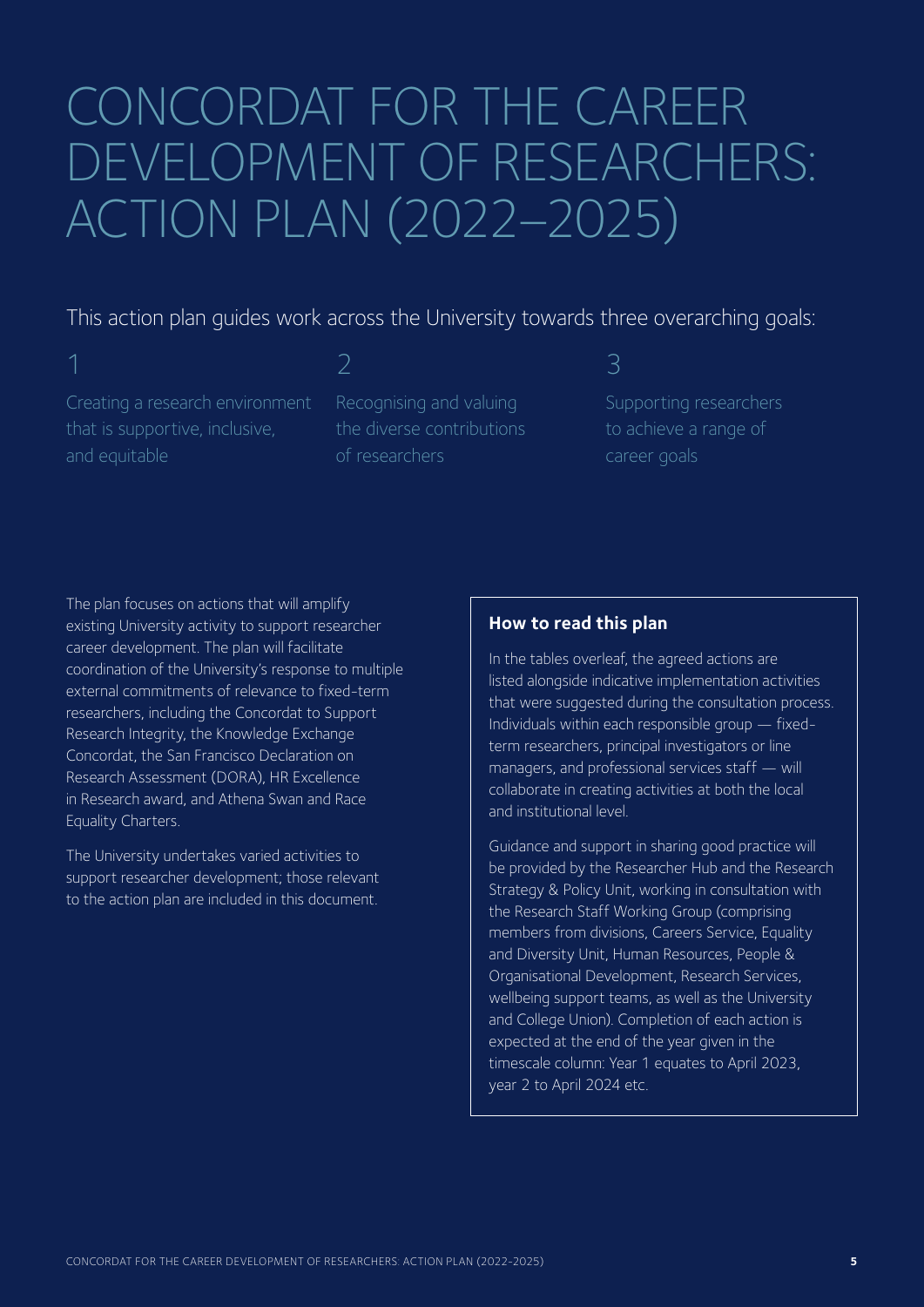# THE ACTION PLAN

## 1. Creating a research environment that is supportive, inclusive, and equitable

The everyday environment that researchers experience affects their wellbeing, creativity, and career progression. Existing institutional policies to promote a supportive, inclusive and equitable research environment have not always been consistently applied. We will promote the implementation of all applicable policies, and support those with responsibilities for researchers in developing a consistent approach to meeting expectations.

This section supports the University's commitments to Athena SWAN, HR Excellence in Research and the Race Equality Charter.

|     | ACTION(S)                                                                                                                                                                                                                                                   | <b>INDICATIVE ACTIVITIES</b>                                                                                                                                                                                                                                                                                                                             | OWNER(S)                                                     | PROVISIONAL<br><b>TIMESCALE</b> |
|-----|-------------------------------------------------------------------------------------------------------------------------------------------------------------------------------------------------------------------------------------------------------------|----------------------------------------------------------------------------------------------------------------------------------------------------------------------------------------------------------------------------------------------------------------------------------------------------------------------------------------------------------|--------------------------------------------------------------|---------------------------------|
| 1.1 | Ensure consistent induction<br>and improved welcome ("soft<br>landing"), especially for arrivals<br>from overseas and diverse<br>backgrounds;<br>Signpost and enrich the<br>opportunities for personal,                                                     | Provide pre-arrival welcome<br>pack, live inductions, and a range<br>of opportunities to connect new<br>recruits with other researchers<br>across the University<br>Create a map signalling the<br>support available to researchers                                                                                                                      | Researcher<br>Hub, People &<br>Organisational<br>Development | Year 1                          |
|     | professional and career<br>development available from<br>arrival to post-contract                                                                                                                                                                           | in developing their research,<br>their careers, and their personal<br>wellbeing, from day one to their<br>next career step                                                                                                                                                                                                                               |                                                              |                                 |
| 1.2 | Consolidate and grow<br>the existing comprehensive<br>representation framework<br>for researchers to participate<br>in decision-making;<br>Communicate internal<br>policy on key areas affecting<br>researchers and learn from<br>sector-wide best practice | Communicate effectively all<br>policy details, and related activities<br>relevant to fixed-term researchers<br>to this group, their academic<br>managers, and professional services<br>Support researcher representatives<br>and committee chairs to be<br>most effective in their roles<br>Create online resources for<br>sharing cross-sector learning | Researcher<br>Hub, Research<br>Staff Steering<br>Committee   | Year 1                          |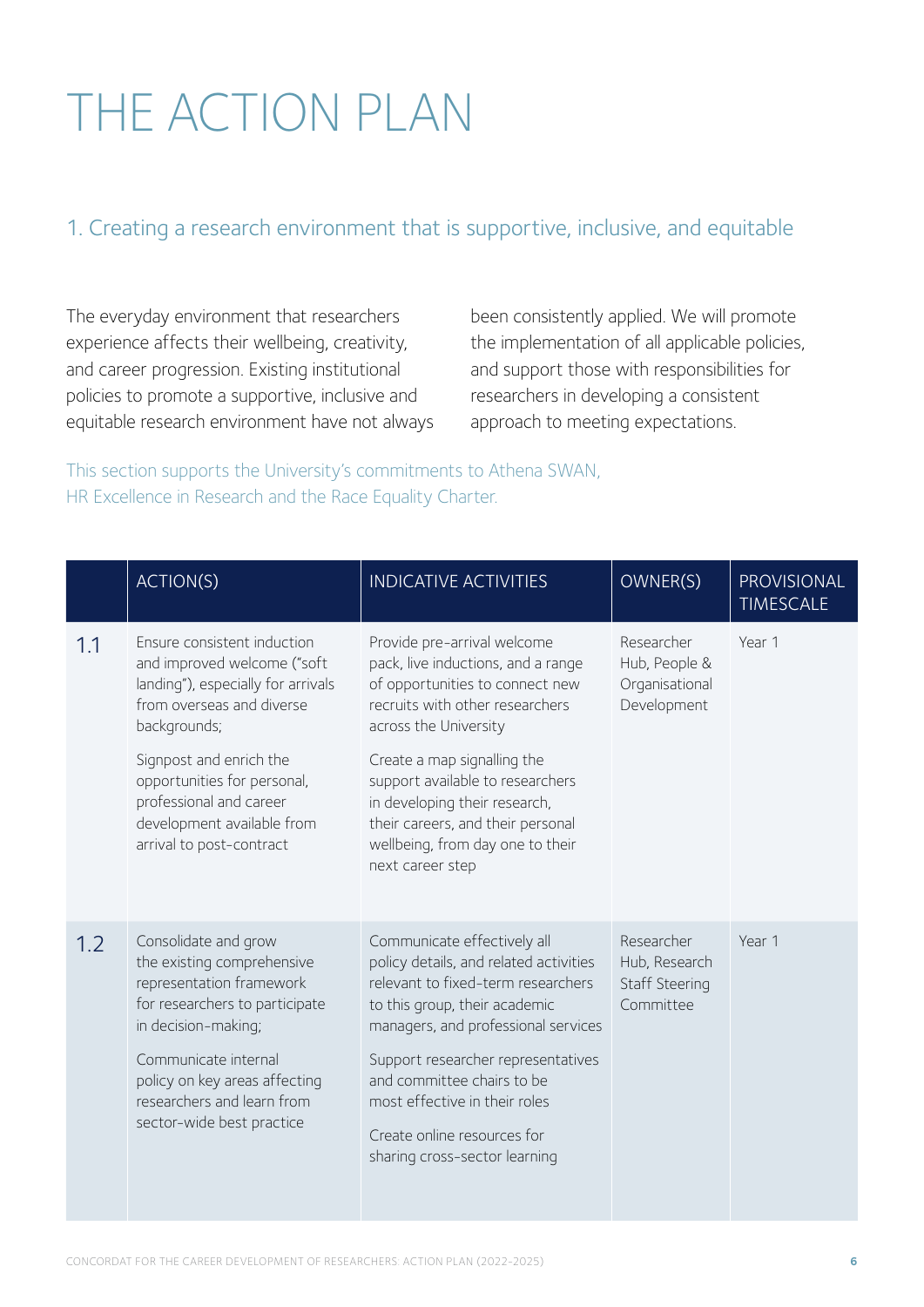|     | <b>ACTION(S)</b>                                                                                                                                                                                                                                                                                                          | <b>INDICATIVE ACTIVITIES</b>                                                                                                                                                                                                                                                                                                                                                                         | OWNER(S)                                                                       | PROVISIONAL<br><b>TIMESCALE</b> |
|-----|---------------------------------------------------------------------------------------------------------------------------------------------------------------------------------------------------------------------------------------------------------------------------------------------------------------------------|------------------------------------------------------------------------------------------------------------------------------------------------------------------------------------------------------------------------------------------------------------------------------------------------------------------------------------------------------------------------------------------------------|--------------------------------------------------------------------------------|---------------------------------|
| 1.3 | Ensure that all researchers<br>are able to benefit from the<br>availability of at least ten days<br>professional development<br>(pro rata) per year;<br>Illustrate effective use of<br>professional development<br>time, and identify mechanisms<br>for tracking and reporting<br>on engagement                           | Support departments / faculties in<br>facilitating uptake and promoting<br>benefits of professional development<br>Create case studies and media<br>content for researchers and line<br>managers on wide-ranging<br>development options and<br>their benefits                                                                                                                                        | Divisions,<br>Researcher<br>Hub, Human<br>Resources<br>Systems Team            | Year 2                          |
| 1.4 | Further equip principal<br>investigators, academic line<br>managers, and others with<br>responsibilities for researchers,<br>with guidance and skills<br>development to support the career<br>development of researchers;<br>Co-design provision with<br>senior leaders;<br>Evaluate the impact<br>of these interventions | Include core people-management<br>skills (e.g. active listening, coaching,<br>inclusivity) in inductions and<br>leadership development for<br>principal investigators, academic<br>line managers, and mentors<br>Offer ideas and guidance in<br>promoting wellbeing, equality,<br>diversity & inclusion, and other<br>aspects of a positive research culture<br>to those responsible for researchers | Divisions,<br>People &<br>Organisational<br>Development,<br>Researcher<br>Hub  | Year 2                          |
| 1.5 | Establish clearer routes for<br>researchers to raise concerns<br>relating to equitable treatment<br>and research practice outside<br>their management structure<br>and in confidence, ensuring<br>transparency in follow-up<br>activity                                                                                   | Assess viability of a 'Report and<br>Support' system for tracking,<br>reporting on, and addressing concerns<br>Provide specialist central guidance<br>to researchers and to those<br>line-managing researchers<br>Communicate changes made as<br>a result of concerns being raised                                                                                                                   | Personnel<br>Committee,<br>Human<br>Resources,<br>Equality &<br>Diversity Unit | Year 1                          |
| 1.6 | Progress mechanisms to create<br>greater contractual stability<br>and security for fixed-term<br>researchers, liaising with<br>external funders as appropriate                                                                                                                                                            | Continue discussion with funders<br>and peer Universities on progression<br>for a wider variety of roles where<br>appropriate (e.g. staff scientists)<br>Review contract type for researchers<br>who have been on serial contracts<br>over the longer term                                                                                                                                           | Divisions,<br>People &<br>Organisational<br>Development,<br>Researcher<br>Hub  | Year 2                          |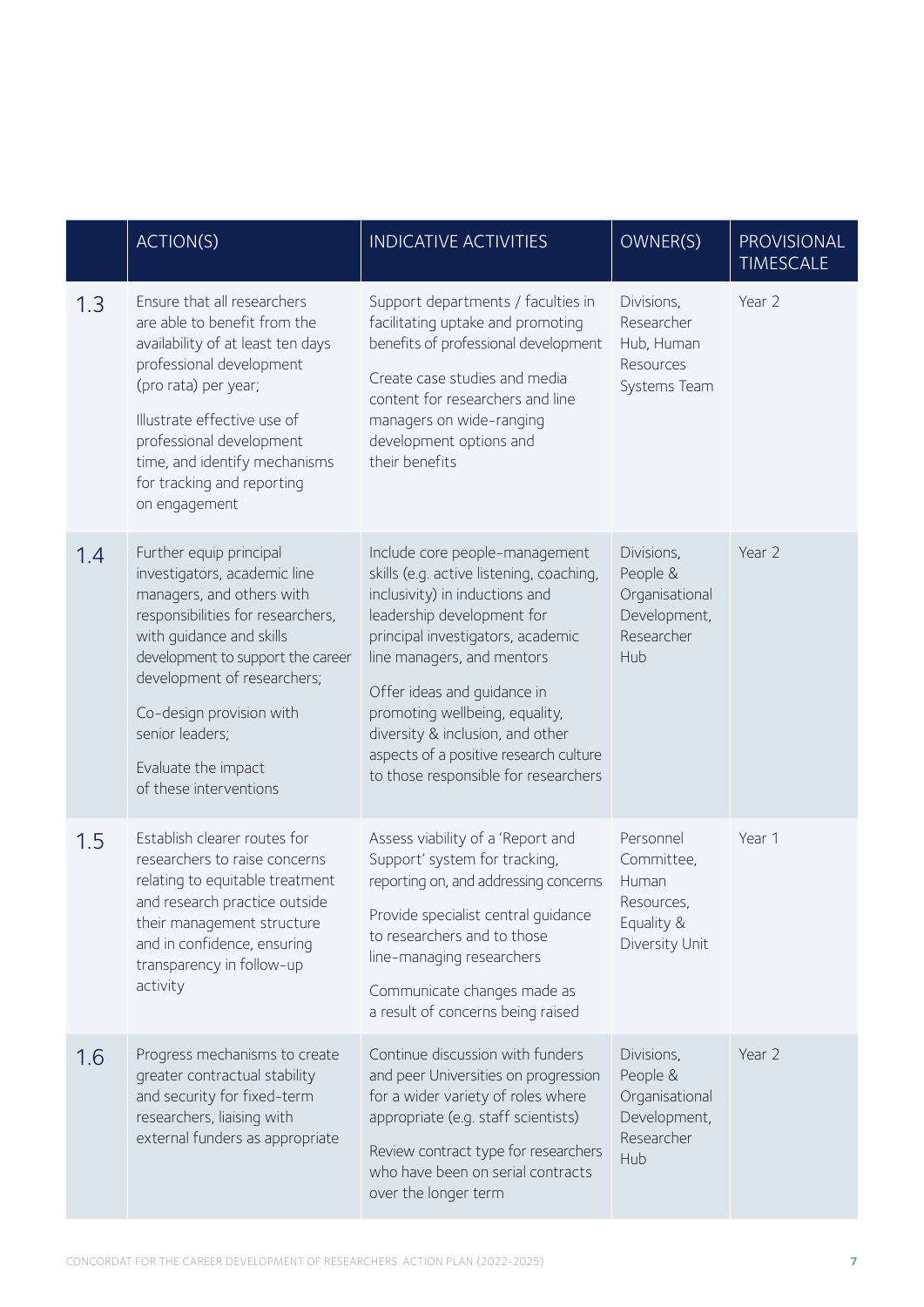## 2. Recognising and valuing the diverse contributions of researchers

Research is a collaborative endeavour that thrives on rigour and openness; however, there is growing awareness that reward and progression systems may promote inappropriate individualism and excessive speed over collaboration and rigour. In response to these pressures, we will emphasise the importance of meeting the highest standards

of academic rigour, recognise and reward broader contributions to research, adapt our policies to the changing nature of research methodologies and publishing, and support the principles of open research and equitable recognition of contributions to research activities.

This section supports the University's commitments to Athena SWAN, Concordat to Support Research Integrity, and the Knowledge Exchange Concordat.

|     | <b>ACTION(S)</b>                                                                                                                                                                                                                                                                                                        | <b>INDICATIVE ACTIVITIES</b>                                                                                                                                                                                                                                                                                                                                                                                | OWNER(S)                                                  | PROVISIONAL<br><b>TIMESCALE</b> |
|-----|-------------------------------------------------------------------------------------------------------------------------------------------------------------------------------------------------------------------------------------------------------------------------------------------------------------------------|-------------------------------------------------------------------------------------------------------------------------------------------------------------------------------------------------------------------------------------------------------------------------------------------------------------------------------------------------------------------------------------------------------------|-----------------------------------------------------------|---------------------------------|
| 2.1 | Review academic recognition,<br>promotion, and reward criteria<br>to include a broader range of<br>research activities, including<br>research integrity, open research<br>practices, supporting researchers<br>and their careers, and societal<br>impact;<br>Develop mechanisms to celebrate<br>and share good practice | Consult with divisions and<br>departments / faculties and<br>implement a framework for revised<br>criteria for rewarding contributions to<br>research and innovation excellence<br>Reward all fixed-term researchers<br>and academic staff for significant<br>representation and committee roles<br>Ensure all fixed-term researchers<br>are visible on departmental, faculty<br>or research group webpages | Divisions,<br>Research<br>Services,<br>Human<br>Resources | Year 3                          |
| 2.2 | Further strengthen and<br>integrate training, tools, and<br>policies to support rigorous<br>research and its equitable and<br>inclusive evaluation, aligned<br>to our commitment to the<br>San Francisco Declaration on<br>Research Assessment (DORA)                                                                   | Establish clear expectations<br>and support for open research<br>practices, leadership and societal<br>impact (including Knowledge<br>Exchange)                                                                                                                                                                                                                                                             | Research<br>Services,<br>Human<br>Resources               | Year 2                          |
| 2.3 | Embed tools in institutional<br>systems (e.g. in our publications<br>repository) to highlight and<br>document diverse contributions<br>to excellent research and impact                                                                                                                                                 | Implement CRediT (Contributor<br>Roles Taxonomy) to record<br>diverse contributions to research<br>publications and other outputs                                                                                                                                                                                                                                                                           | Research<br>Services                                      | Year 2                          |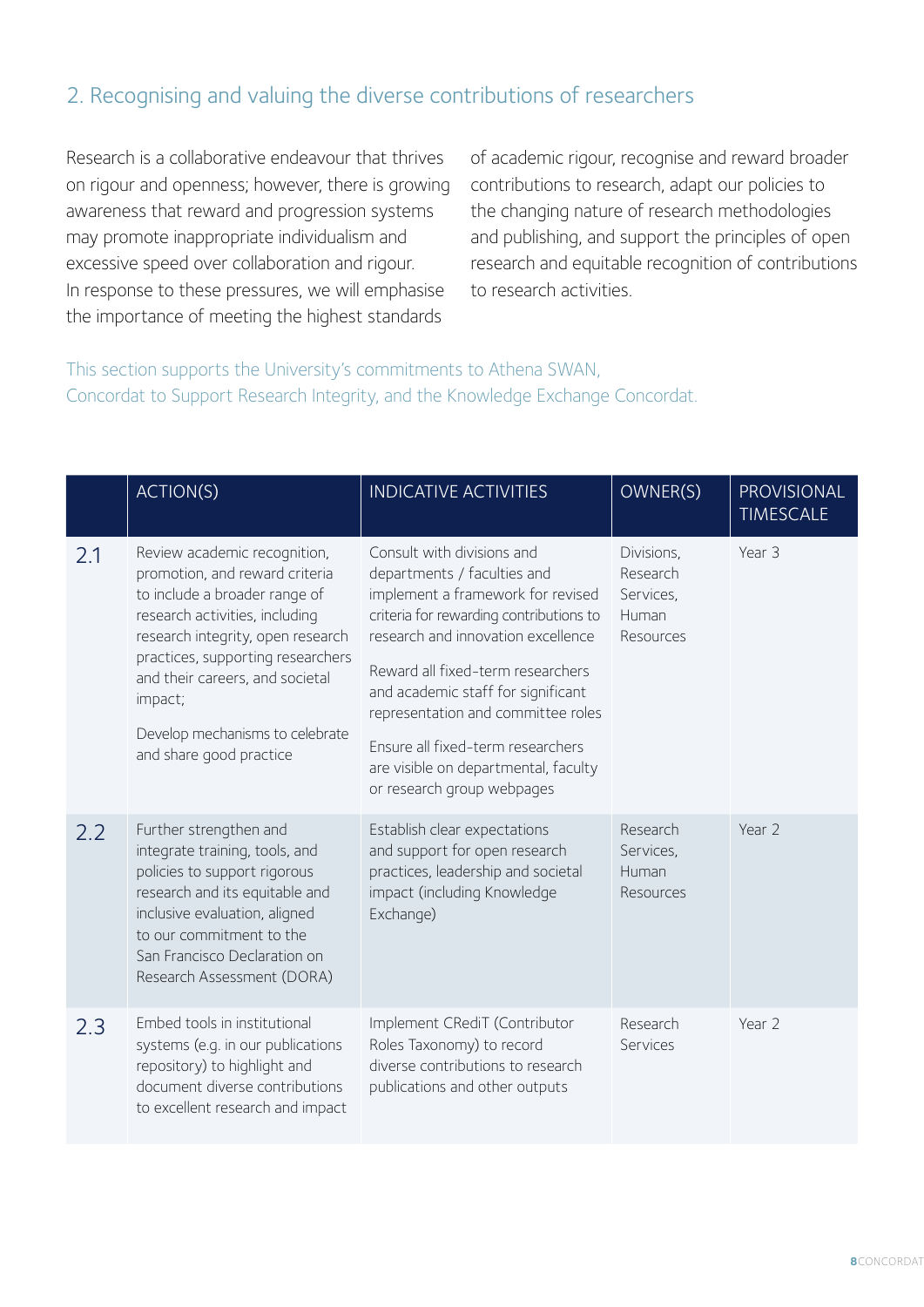## 3. Supporting researchers to prepare for their next career step

We will support researchers to make the most of the University's resources to make an informed decision about their next career step and to prepare well for it. We will help researchers to navigate the tension between fulfilling their role

requirements, developing research independence, and exploring future career opportunities. We will also help researchers plan and progress their careers with confidence; supporting them in moving into a variety of sectors and roles.

This section supports the University's commitments to Athena SWAN, the Race Equality Charter and the Knowledge Exchange Concordat.

|     | ACTION(S)                                                                                                                                                                                                                  | <b>INDICATIVE ACTIVITIES</b>                                                                                                                                                                                                                                                                                                                               | OWNER(S)                                                                                  | PROVISIONAL<br><b>TIMESCALE</b> |
|-----|----------------------------------------------------------------------------------------------------------------------------------------------------------------------------------------------------------------------------|------------------------------------------------------------------------------------------------------------------------------------------------------------------------------------------------------------------------------------------------------------------------------------------------------------------------------------------------------------|-------------------------------------------------------------------------------------------|---------------------------------|
| 3.1 | Support career destinations<br>across a wide variety of sectors<br>and roles;<br>Track and analyse career<br>destinations over time, and<br>adjust resources as appropriate                                                | Support line managers, principal<br>investigators, and researchers to<br>have effective conversations about<br>multiple positive career options<br>Celebrate the career destinations<br>of our researchers on group or<br>department / faculty web-pages<br>Explore and implement ways for<br>researchers to enjoy the benefits<br>of the alumni community | Researcher<br>Hub, Careers<br>Service,<br>Development<br>Office; with<br><b>Divisions</b> | Year 2                          |
| 3.2 | Enhance provision of career<br>development expertise, including<br>from sectors beyond academia                                                                                                                            | Provide realistic information on<br>diverse career opportunities in all<br>sectors, relevant to disciplinary<br>background<br>Pilot clubs for researchers to<br>engage with employers across<br>sectors of interest                                                                                                                                        | Researcher<br>Hub, Careers<br>Service                                                     | Year 2                          |
| 3.3 | Provide opportunities for all<br>researchers to have review<br>conversations focusing on<br>their career at least annually,<br>supported by institutional<br>systems which capture<br>professional development<br>activity | Support departments / faculties<br>in developing local implementation<br>of regular Career Development<br>Reviews, e.g. with materials for<br>reviewees, reviewers, and<br>professional services staff                                                                                                                                                     | Divisions,<br>Researcher<br>Hub                                                           | Year 2                          |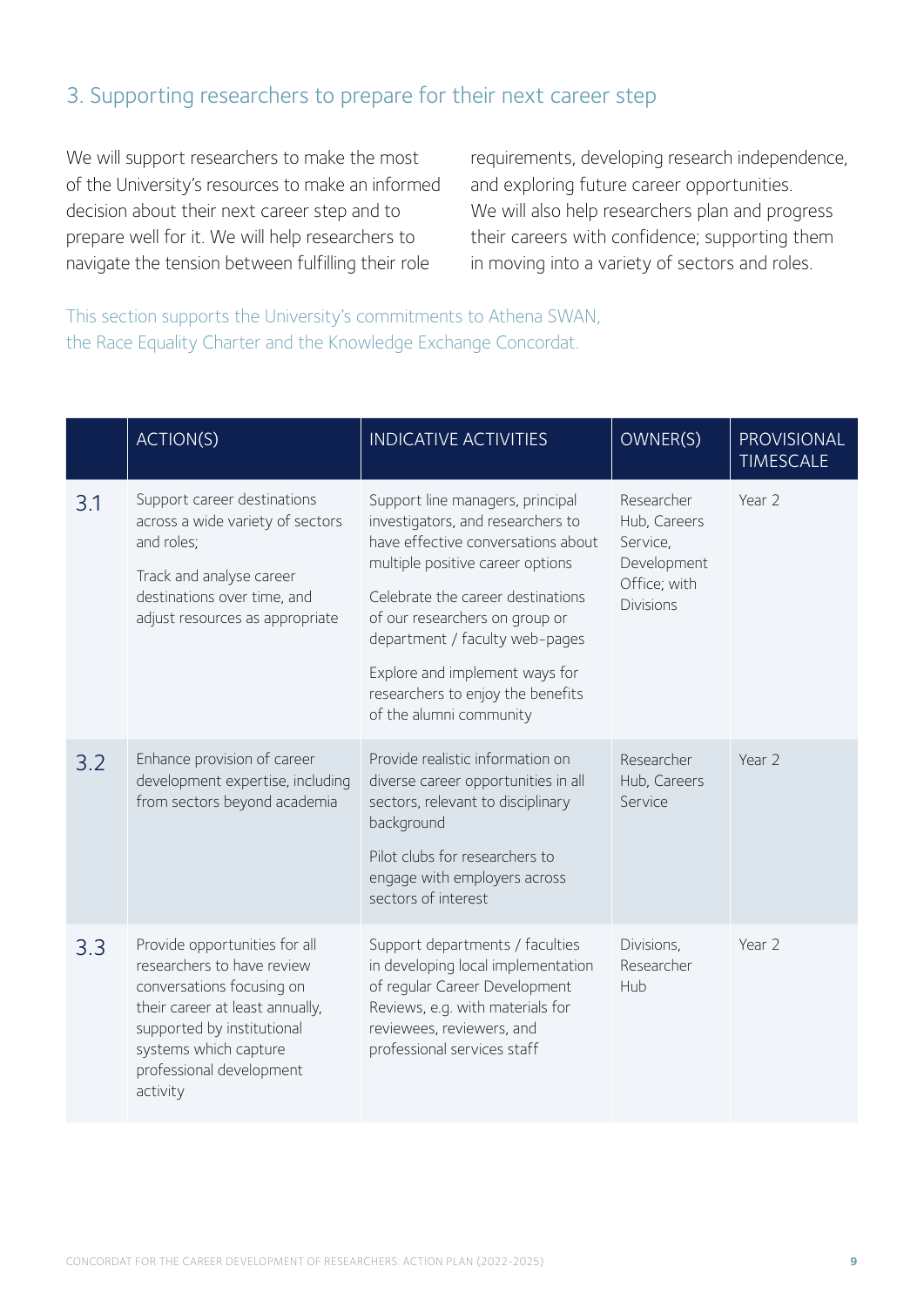# GOVERNANCE, EVALUATION, AND MONITORING

Implementation of the action plan will start immediately by accelerating initial activities, piloting new ones in different areas of the University, learning what works where and why, and then using such learning from across the wider higher education sector to extend good practice across the University.

This action plan will be coordinated by the Research Strategy & Policy Unit and the Researcher Hub. Collaboration on specific actions involving one or more of the Careers Service, Equality & Diversity Unit, Human Resources, People & Organisational Development, and divisions will be facilitated through the Research Staff Working Group. Each action will be planned, designed, communicated and evaluated with consideration for equity across the fixed-term researcher population. Existing resources will be aligned to address both internal and external drivers (such as other sector-level agreements), with the aim of minimising the need for additional resources in divisions or departments / faculties.

The action plan will be governed through the new research-staff representational structure; the Research Staff Steering Committee (which includes representatives of fixed-term researcher) will have oversight of its

implementation and report to Research & Innovation Committee and Personnel Committee.

We will develop quantitative and qualitative indicators (e.g. case studies) to assess the effectiveness of actions, including levels of resourcing, and make adjustments as necessary. We will collect data and analyse how the benefits of and engagement in our activities are distributed across our researcher community, acting as appropriate to promote equity and ensure participation of under-represented groups. Processes for monitoring will be centrally coordinated for consistency and efficiency. We will share good practice to ensure that effective activities become embedded in everyday practice. We will incorporate learning about limited engagement or less successful activity into review conversations with relevant stakeholder groups to guide future planning.

### **We will track:**

- Engagement of researchers, principal investigators/ line managers and support staff as appropriate in
	- Professional development activities
	- Career Development Reviews
	- Mechanisms for evidencing diverse contributions to research activity
	- Skills and career development opportunities
- **•** Experiences of fixed-term researchers, principal investigators and line managers in the initiatives listed in the action plan using the staff survey and feedback via the researcher representative structure
- **•** Next career steps of researchers regardless of sector and role
- **•** Resourcing levels, to ensure manageable workloads across the delivery system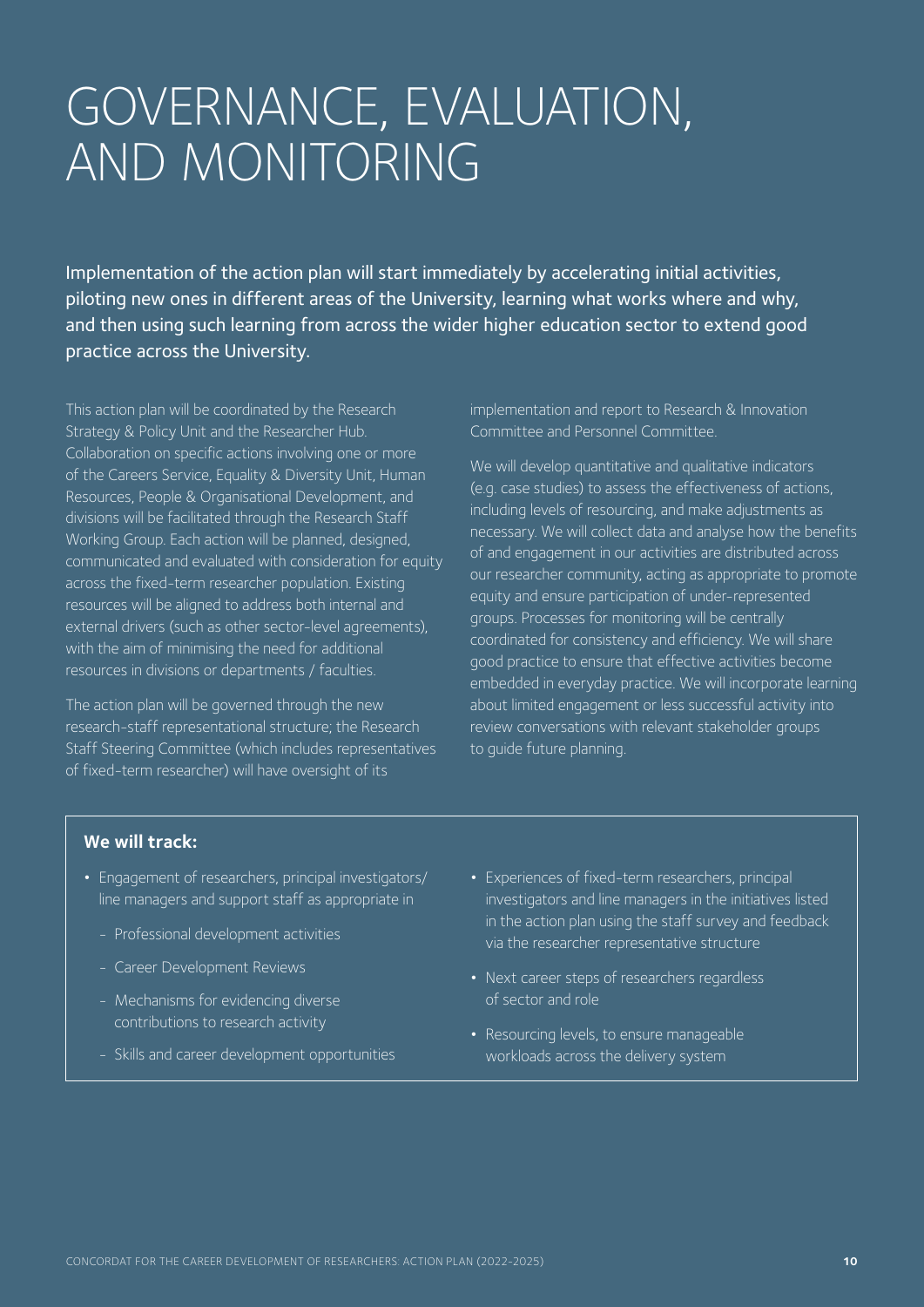# REPORTING SCHEDULE AND MODALITY

Progress against actions will be reported annually every April from the publication of this action plan through one document submitted to the following University-level committees.

### **For interim approval**

- **•** [Research Staff Consultation Group](https://www.ox.ac.uk/research/support-researchers/research-staff-committees) [\(comprising fixed-term researchers\) >](https://www.ox.ac.uk/research/support-researchers/research-staff-committees)
- **•** [Research Staff Steering Committee](https://www.ox.ac.uk/research/support-researchers/research-staff-committees) [\(governing activity for fixed-term researchers\) >](https://www.ox.ac.uk/research/support-researchers/research-staff-committees)

### **For final approval**

- **•** Research and Innovation Committee
- **•** Personnel Committee

Action updates will be posted on the Researcher Hub website after final approval by Research and Innovation Committee and Personnel Committee.

An annual implementation report written by the Research Strategy & Policy Unit and the Researcher Hub will provide accountability to the plan and guidance on any required revisions.